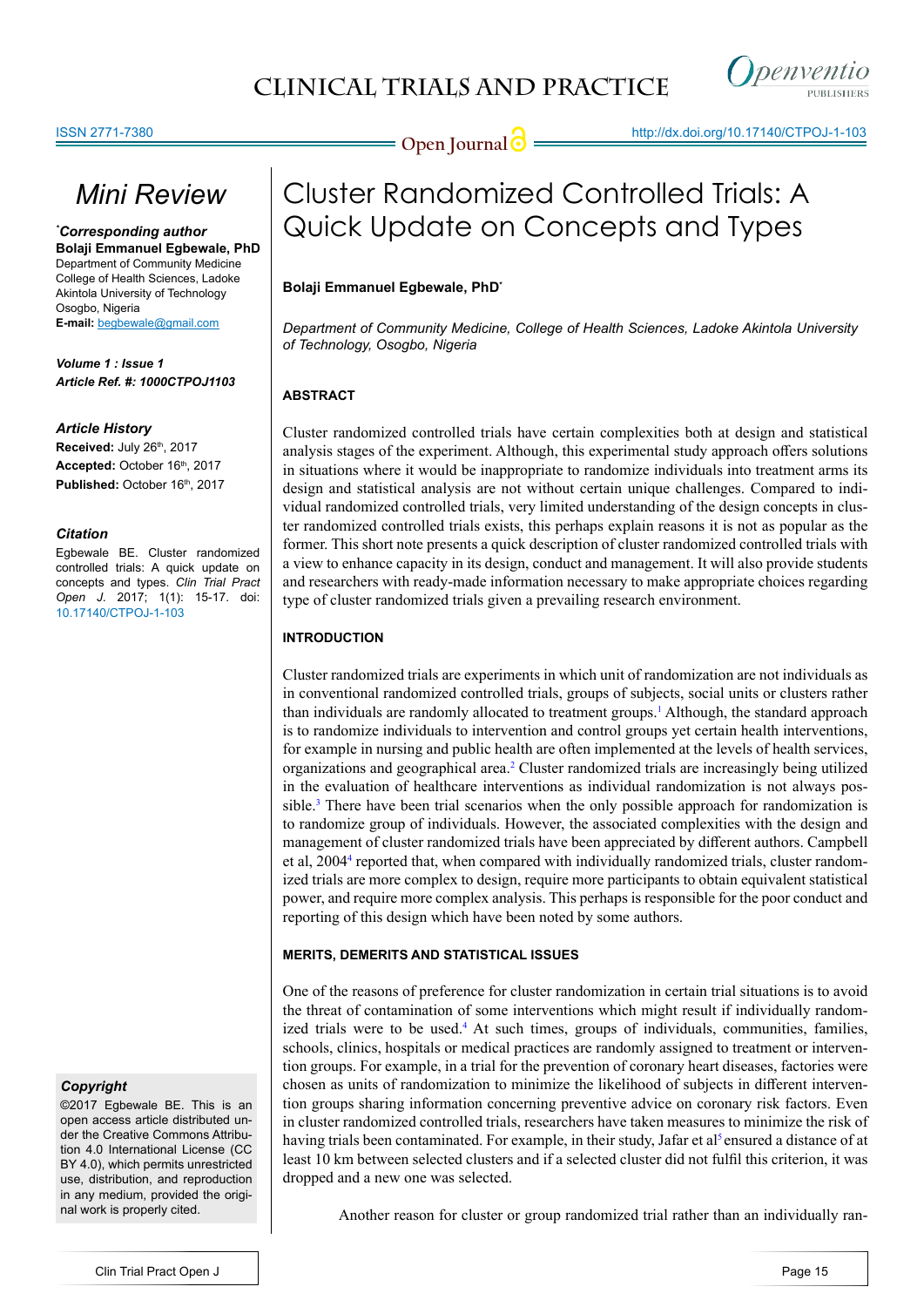domized trial is feasibility; it might be the only possible method of conducting the trial in some settings.<sup>4</sup> For example, to evaluate a programme to enhance the effectiveness of hypertension screening and management in general practice. Such a program may not function well if there were some patients in the practice but not others were entered into it, in this case, the unit of randomization is the physician practice or the health facility. Interventions programmes that use mass education will usually make use of cluster randomized design as it might be difficult to educate a part of a community on certain health related issues, leaving the others. For example the effect of mass education on issues related to smoking cessation, dietary change or even exercise might be better captured by randomizing aggregates—communities, families, rather than individuals.

However, there are a number of drawbacks to this design method, which perhaps outweigh the merits. A foremost statistical problem is that, data analyses are not straight forward; cannot be done as if individuals had been randomized to treatment arms.<sup>[6](#page-2-5)</sup> There will usually be more to variability in individual responses both within and between the clusters; and hence, this must adequately be taken care of, to have a robust estimate of effect. For example, measurement error may vary in general practice, just as individual differences may also vary within and across clusters. The structure of variance both within and between clusters is perhaps responsible for the underline difficulty this design poses with respect to; sample size require-ment, power, and test of significance of effect. In fact, Matthew<sup>[6](#page-2-5)</sup>, further observes that, the effect of clustering actually increases the variance of the sample mean by a factor and if all the clusters have the same size, then,

clustering effect or design effect= $1+p(m-1)$ 

Thus, a modification in sample size  $(n<sub>c</sub>)$  to detect mean difference that takes clustering effect into account is given as:

$$
n_{c} = \frac{2\sigma^{2}(z_{\alpha/2} + z_{\beta})^{2}(1 + \rho(m-1))}{\tau^{2}}
$$

Here,  $\sigma$  represents the standard deviation,  $Z_{a/2}$  is the critical value of the normal distribution at  $\alpha/2$  – at 5% level of significance the critical value is 1.96,  $Z_{\beta}$  is the critical value of the normal distribution at β–for a power of 80%, β is 0.2 and the critical value is 0.84 and *τ* represents expected treatment effect. Depending on the cluster size (m) and the within-cluster correlation (ρ), clustering effect may have either increasing or decreasing effect on the standard sample size needed to detect a difference. The implication of this is that, there is a tendency to under-estimate the study especially at certain experimental conditions. This of course will affect both the precision and bias for estimating the effect. A more complex statistical approach is often necessary to adequately account for the clustering effect. In addition, the computation of the sample size here also places further responsibility on the investigators, as they need additional

information than usual at the design stage. Information on both cluster size and the within-cluster correlation for the proposed study is needed. Such information may require extensive experience of the area of application for a successful trial design.

#### **TYPES**

Apart from the study objective, the structure of cluster on important prognostic factors also determines choice of appropriate cluster randomized controlled trial. For example, when there is substantial evidence that the cluster might differ significantly at baseline in prognostic factor, following randomization, then, similar clusters are paired and the two clusters in the same pair are then randomly allocated to interventions—matched pair. A classical example is the trial designed to assess the impact of improved treatment of sexually transmitted diseases on HIV in-fection in rural Tanzania. Here, the authors<sup>[7](#page-2-6)</sup>, having identified twelve communities for the trial, noted that, communities in certain location exhibited higher incidence of HIV infection than others at the initial stage. The investigators, thereafter, formed six pairs from the communities, matched with respe ct to their location and a number of other factors. Each member of a pair was randomly allocated to the interventions following a baseline survey. It is worth noting that, intervention consisted of establishment of a sexually transmitted disease reference clinic, staff training, regular supply of drugs, regular supervisory visit to health facilities, and health education about sexually transmitted diseases.

Another design approach to a cluster randomized controlled trial and which perhaps could be more suitable when randomization into treatment arms involves large numbers of clusters is the completely randomized cluster design. This was the case in the study to evaluate the impact of vitamin A supplementation on morbidity: a randomized community-based intervention trial. Here, the authors<sup>[8](#page-2-7)</sup> randomized a sample of 450 villages into two treatments arms; the treated (vitamin A) group and the control group. During the course of the trial, each village was visited twice; for baseline data and a post-treatment assessment visit after a year. The third design approach is that in which similar or homogeneous strata are grouped together and are later randomized into treatment arms. Here, the allocation strategy resembles that which obtains for stratified randomization for individuals. The investigators stratify sample clusters for such factors that might have certain influence on the outcome. For example, the child and adolescent trial for cardiovascular health by Luepker et al<sup>[9](#page-2-8)</sup>, adopts a stratified cluster randomization to assess the outcomes of health behaviour interventions, focusing on elementary school environment, classroom curricula, and home programmes for the primary prevention of cardiovascular disease.

#### **Statistical Analysis**

Statistical analysis of cluster randomized controlled trials is much of a challenge as its design. The conventional regression